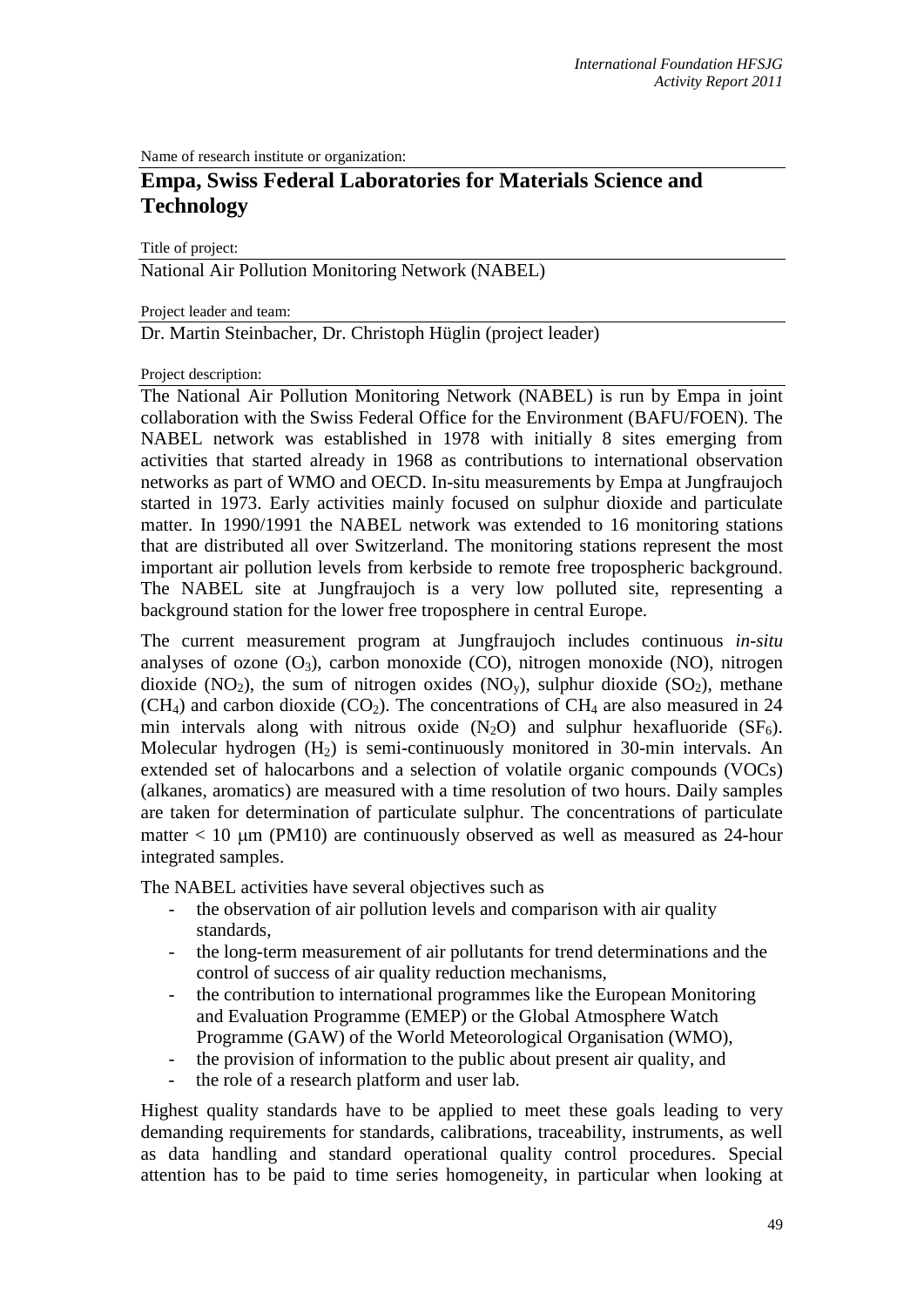atmospheric composition trends. Thus, thorough evaluations and intercomparisons have to be made especially when implementing novel measurement techniques.

After the successful implementation of spectroscopic techniques for the continuous in-situ observations of methane (CH<sub>4</sub>) and carbon dioxide (CO<sub>2</sub>) in 2010 (see HFSJG activity report 2010), further systematic tests were performed making use of the simultaneous water vapour observing capability of the Cavity Ringdown Spectrometers (CRDS). For this purpose, two CRDS analyzers were installed at Jungfraujoch. One of it was equipped with a drying unit to remove humidity prior to



*Figure 1: Time series of hourly averages of CH<sub>4</sub> (top plot) and CO<sub>2</sub> (bottom plot) dry air mole fractions at Jungfraujoch, measured with two CRDS analyzers in December 2011. The sample measured with instrument G2401 was dried prior to analysis while G1301 sampled unaltered humid air and dry air mole fractions were corrected according to the simultaneously recorded H2O readings of the G1301 analyzer. G1301 data were offset by 10ppb (CH<sub>4</sub>) and 2ppm (CO<sub>2</sub>) for the sake of readability. The lower panels display the G1301 to G2401 difference. The dashed grey lines illustrate the WMO compatibility goals of 2ppb (CH<sub>4</sub>) and 0.1ppm (CO<sub>2</sub>).*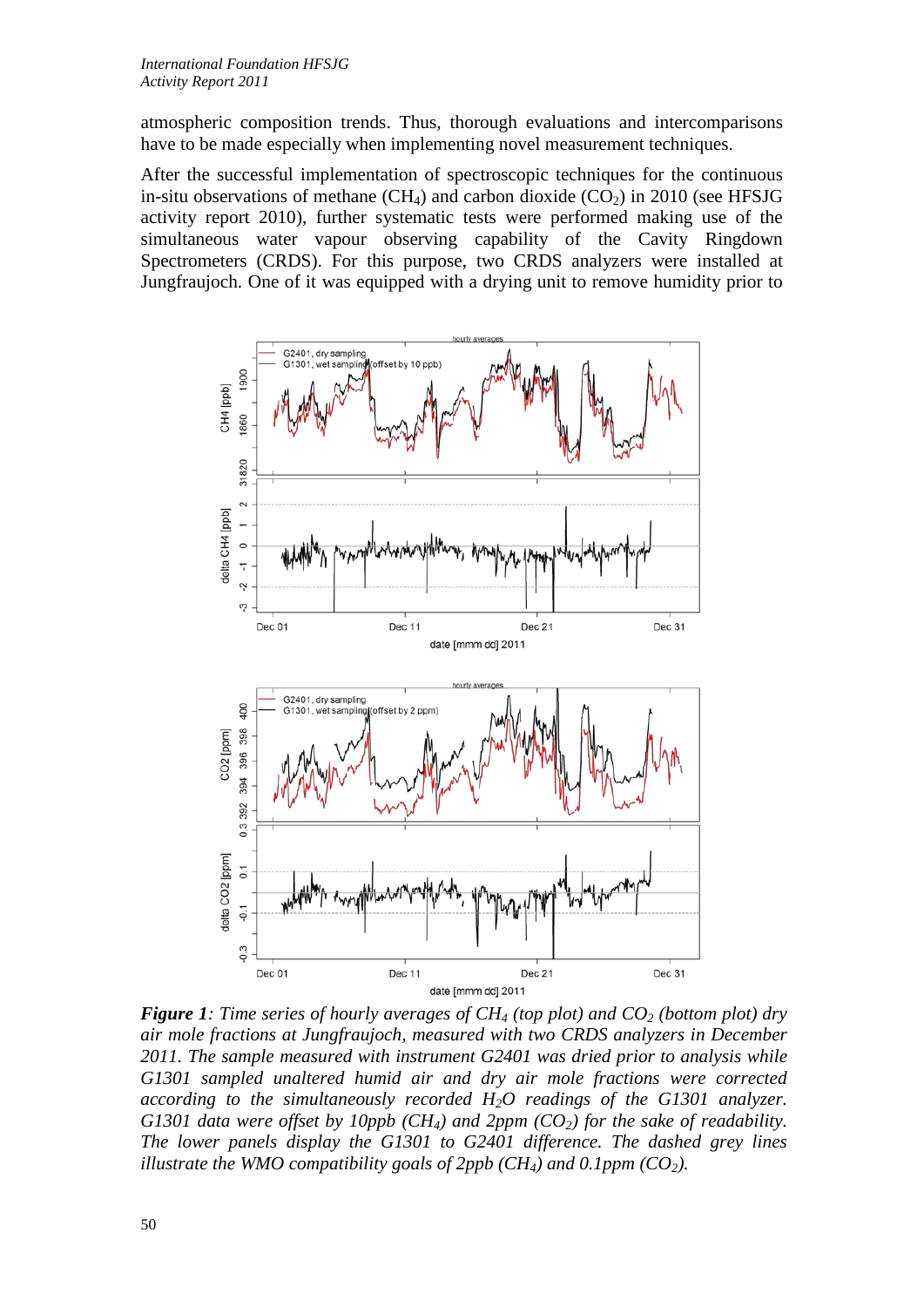analysis while the other analyser measured at ambient humidity. For the latter, dry air mixing ratios were determined by application of a humidity correction accounting for dilution and pressure broadening effects. The comparison (see Figure 1) showed a nearly perfect agreement of the observations, both for  $CH_4$  and  $CO_2$ . This test confirmed that the CRDS technique allows sampling the fully unaltered humid gas stream and subsequently determining dry air greenhouse gas mixing ratios using the H2O signal of the analyzer. Consequently, a simpler gas flow setup upstream of the analyzer can be deployed that is less prone to artefacts, leakages and malfunctions.

CO observations with CRDS were commenced in fall 2011 next to the current nondispersive infrared (NDIR) analyzer. The comparison shows a good agreement with all features similarly observed by both techniques (see Figure 2). However, a small bias of about 5ppb in non-compliance with the WMO compatibility goal of 2 ppb is observed. The reason for the slight offset is still under investigation. It might be caused by calibration issues or unconsidered instrumental features. A crosscalibration of the different calibration standards is still pending. Nevertheless, these first results reveal the superior performance of the CRDS compared to the NDIR technique in terms of noise. This exercise will turn into a longer term feasibility study of CO observations with CRDS aiming at replacing the current instrument by a laser spectrometer based instrument type in the future. It is envisaged to also test other laser spectrometers such as quantum cascade laser equipped analyzers in the near future.



*Figure 2: Time series of hourly averages of CO dry air mole fractions at Jungfraujoch, measured with CRDS and NDIR analyzers in December 2011. CRDS data were offset by 10ppb for the sake of readability. The lower panel display the CRDS to NDIR difference. The dashed grey lines illustrate the WMO compatibility*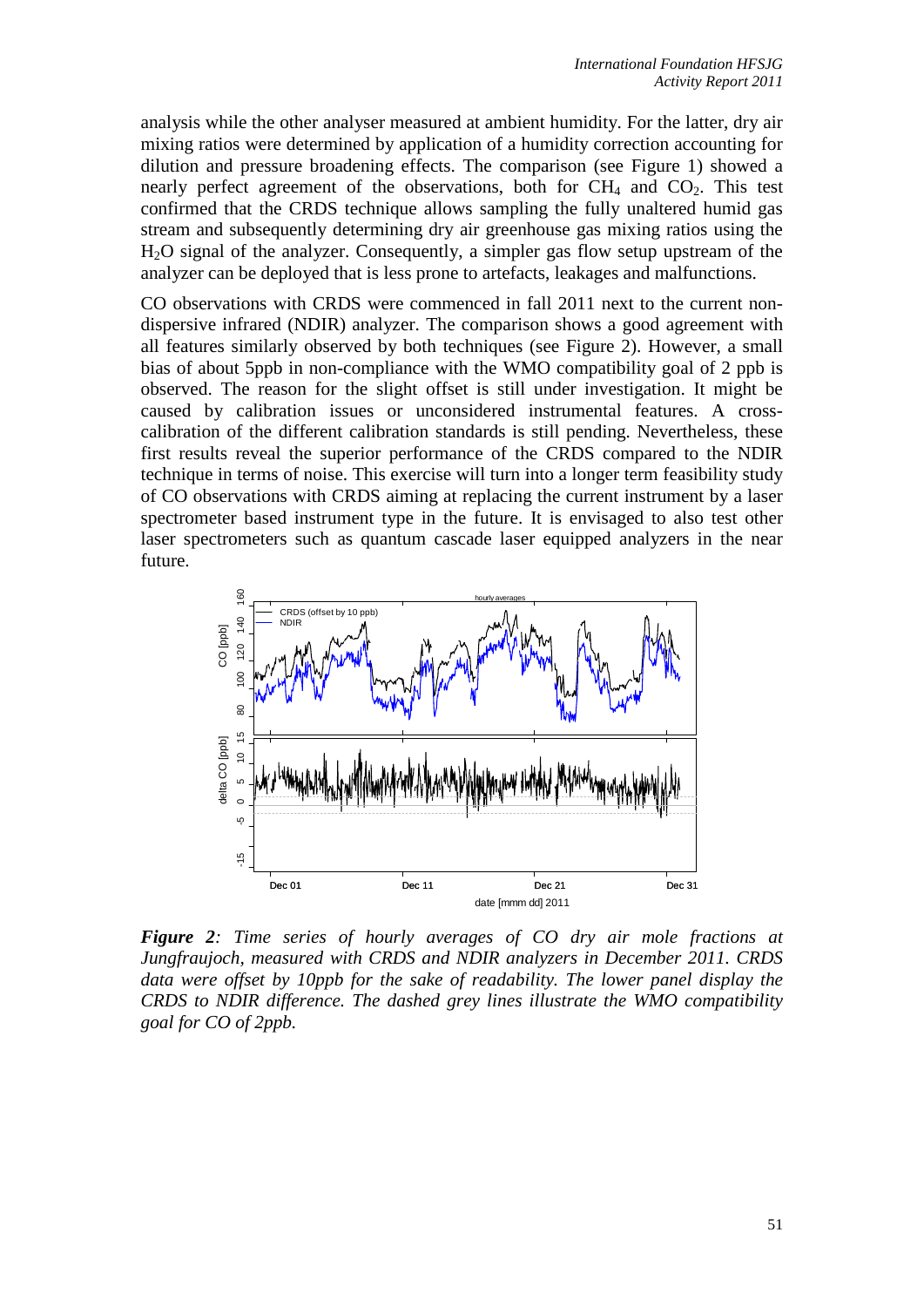Key words:

atmospheric chemistry, air quality, trace gases, long-term monitoring

Internet data bases:

http://www.empa.ch/nabel

http://www.umwelt-schweiz.ch/buwal/de/fachgebiete/fg\_luft/luftbelastung/index.html

Collaborating partners/networks:

Bundesamt für Umwelt (BAFU)/ Federal Office for the Environment (FOEN) Global Atmosphere Watch (GAW) Labor für Atmosphärenchemie, Paul Scherrer Institut MeteoSchweiz Climate and Environmental Physics, University of Bern

Scientific publications and public outreach 2011:

# **Refereed journal articles and their internet access**

Bond S.W., M.K. Vollmer, M. Steinbacher, S. Henne, S. Reimann, Atmospheric molecular hydrogen (H2): Observations at the high-Alpine site Jungfraujoch, Switzerland, Tellus B, **63**, 64-76, doi: 10.1111/j.1600-0889.2010.00509.x, 2011.

Brunner, D., S. Henne, C.A. Keller, S. Reimann, M.K. Vollmer, S. O'Doherty, M. Maione, An extended Kalman-filter for regional scale inverse emission estimation, Atmospheric Chemistry and Physics Discussions, **11**, 29195-29249, 2011.

Bukowiecki, N., P. Zieger, E. Weingartner, Z. Juranyi, M. Gysel, B. Neininger, B. Schneider, C. Hueglin, A. Ulrich, A. Wichser, S. Henne, D. Brunner, R. Kaegi, M. Schwikowski, L. Tobler, F. G. Wienhold, I. Engel, B. Buchmann, T. Peter, U. Baltensperger, Ground-based and airborne in-situ measurements of the Eyjafjallajökull volcanic aerosol plume in Switzerland in spring 2010, Atmospheric Chemistry and Physics, **11**, 10011-10030, 2011.

Collaud Coen M., E. Weingartner, M. Furger, S. Nyeki, A.S.H. Prévôt, M. Steinbacher, U. Baltensperger, Aerosol climatology and planetary boundary influence at the Jungfraujoch analyzed by synoptic weather types, Atmospheric Chemistry and Physics, **11**, 5931-5944, 2011.

Conen, F., S. Henne, C.E. Morris, C. Alewell, Atmospheric ice nucleators active  $\geq$ 12°C may be quantified on PM10 filters, Atmospheric Measurement Techniques Discussion, **4**, 6845-6860, 2011.

Corazza M., P. Bergamaschi, A. T. Vermeulen, T. Aalto, L. Haszpra, F. Meinhardt, S. O'Doherty, R. Thompson, J. Moncrieff, E. Popa, M. Steinbacher, A. Jordan, E.J. Dlugokencky, C. Brühl, M. Krol, F. Dentener, Inverse modelling of European N2O emissions: assimilating observations from different networks, Atmospheric Chemistry and Physics, **11**, 2381-2398, 2011.

Cui J., S. Pandey Deolal, M. Sprenger, S. Henne, J. Staehelin, M. Steinbacher, P. Nedelec, Free Tropospheric Ozone Changes Over Europe as Observed at Jungfraujoch (1990-2008): An Analysis Based on Backward Trajectories, Journal of Geophysical Research, **116**, D10304, doi: 10.1029/2010JD05154, 2011.

Dils B., J. Cui, S. Henne, E. Mahieu, M. Steinbacher, M. De Mazière, 1997-2007 CO trend at the high Alpine site Jungfraujoch: a comparison between NDIR surface in situ and FTIR remote sensing observations. Atmospheric Chemistry and Physics, **11**, 6735-6748, 2011.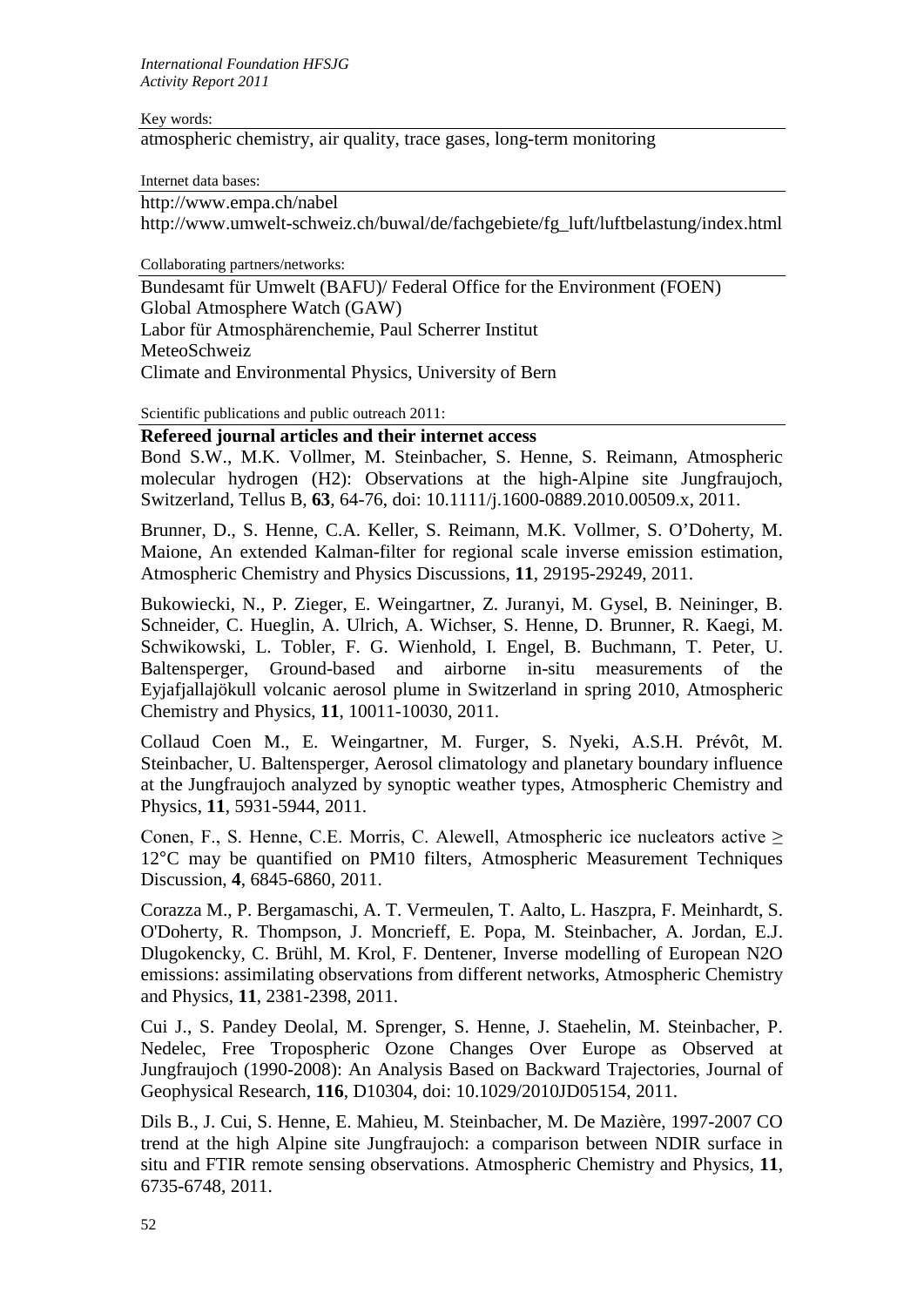Pandey Deloal S., D. Brunner, M. Steinbacher, U. Weers, J. Staehelin, Long-term insitu measurements of NOx and NOy at Jungfraujoch 1998-2009: time series analysis and evaluation, Atmospheric Chemistry and Physics Discussions, **11**, 21835-21875, 2011.

Tuzson B., S. Henne, D. Brunner, M. Steinbacher, J. Mohn, B. Buchmann, L. Emmenegger, Continuous isotopic composition measurements of tropospheric CO2 at Jungfraujoch (3580 m a.s.l.), Switzerland: real-time observation of regional pollution events, Atmospheric Chemistry and Physics, **11**, 1685-1696, 2011.

Yver C., I. Pison, A. Fortems-Cheiney, M. Schmidt, P. Bousquet, M. Ramonet, A. Jordan, A. Sovde, A. Engel, R. Fisher, D. Lowry, E.G. Nisbet, I. Levin, S. Hammer, J. Necki, J. Bartyzel, S. Reimann, M.K. Vollmer, M. Steinbacher, T. Aalto, M. Maione, I. Arduini, S. O'Doherty, A. Grant, W.T. Sturges, C.R. Lunder, V. Privalov, N. Paramonova, A new estimation of the recent tropospheric molecular hydrogen budget using atmospheric observations and variational inversion, Atmospheric Chemistry and Physics, **11**, 3375-3392, 2011.

Zhang F., L. X. Zhou, P. C. Novelli, D. E. J. Worthy, C. Zellweger, J. Klausen, M. Ernst, M. Steinbacher, Y. X. Cai, L. Xu, S. X. Fang, B. Yao, Evaluation of the in situ measurements of atmospheric carbon monoxide at Mount Waliguan, China, Atmospheric Chemistry and Physics, **11**, 5195-5206, 2011.

## **Book sections**

Bond S.W., R. Alvarez, S. Reimann, M. Weilenmann, B. Buchmann, Hydrogen emissions to the atmosphere from industry and transportation, in Wokaun, A., E. Wilhelm (eds.), *Transition to Hydrogen Pathways Towards Clean Transportation*, Cambridge University Press, ISBN 978-0-521-19288-0, 96-127, 2011.

### **Conference papers**

Bergamaschi, P., M. Corazza, A. Segers, A. Vermeulen, A. Manning, M. Athanassiadou, R. Thompson, I. Pison, P. Bousquet, U. Karstens, M. Schmidt, M. Ramonet, F. Meinhardt, T. Alto, L. Haszpra, J. Moncrieff, E. Popa, E.G. Nisbet, R.E. Fisher, M. Steinbacher, A. Jordan, S. O'Doherty, F. Artuso, E. Dlugokencky, Topdown estimates of European CH4 and N2O emissions based on 5 different inverse models, Non-CO2 greenhouse gases (NCGG-6), Amsterdam, 2-4 November 2011.

Bergamaschi, P., M. Corazza, A. Segers, A. Vermeulen, A. Manning, M. Athanassiadou, R. Thompson, I. Pison, P. Bousquet, U. Karstens, M. Schmidt, M. Ramonet, F. Meinhardt, T. Alto, L. Haszpra, J. Moncrieff, E. Popa, E.G. Nisbet, R.E. Fisher, M. Steinbacher, A. Jordan, S. O'Doherty, F. Artuso, E. Dlugokencky, Topdown estimates of European CH4 and N2O emissions based on 5 different inverse models, EGU General Assembly, Vienna, 3-8 April 2011.

Bergamaschi, P., M. Corazza, A. Segers, A. Vermeulen, A. Manning, M. Athanassiadou, R. Thompson, I. Pison, P. Bousquet, U. Karstens, M. Schmidt, M. Ramonet, F. Meinhardt, T. Alto, L. Haszpra, J. Moncrieff, E. Popa, E.G. Nisbet, R.E. Fisher, M. Steinbacher, A. Jordan, S. O'Doherty, F. Artuso, E. Dlugokencky, Topdown estimates of European CH4 and N2O emissions based on 5 different inverse models, NEU Nitrogen & Global Change 2011 conference, Edinburgh, 11-15 April 2011.

Corazza, M., P. Bergamaschi, A.T. Vermeulen, T. Aalto, L: Haszpra, F. Meinhardt, S. O'Doherty, R. Thompson, J. Moncrieff, E. Popa, M. Steinbacher, A. Jordan, E. Dlugokencky, C. Brühl, M. Krol, F. Dentener, Inverse modelling of European N2O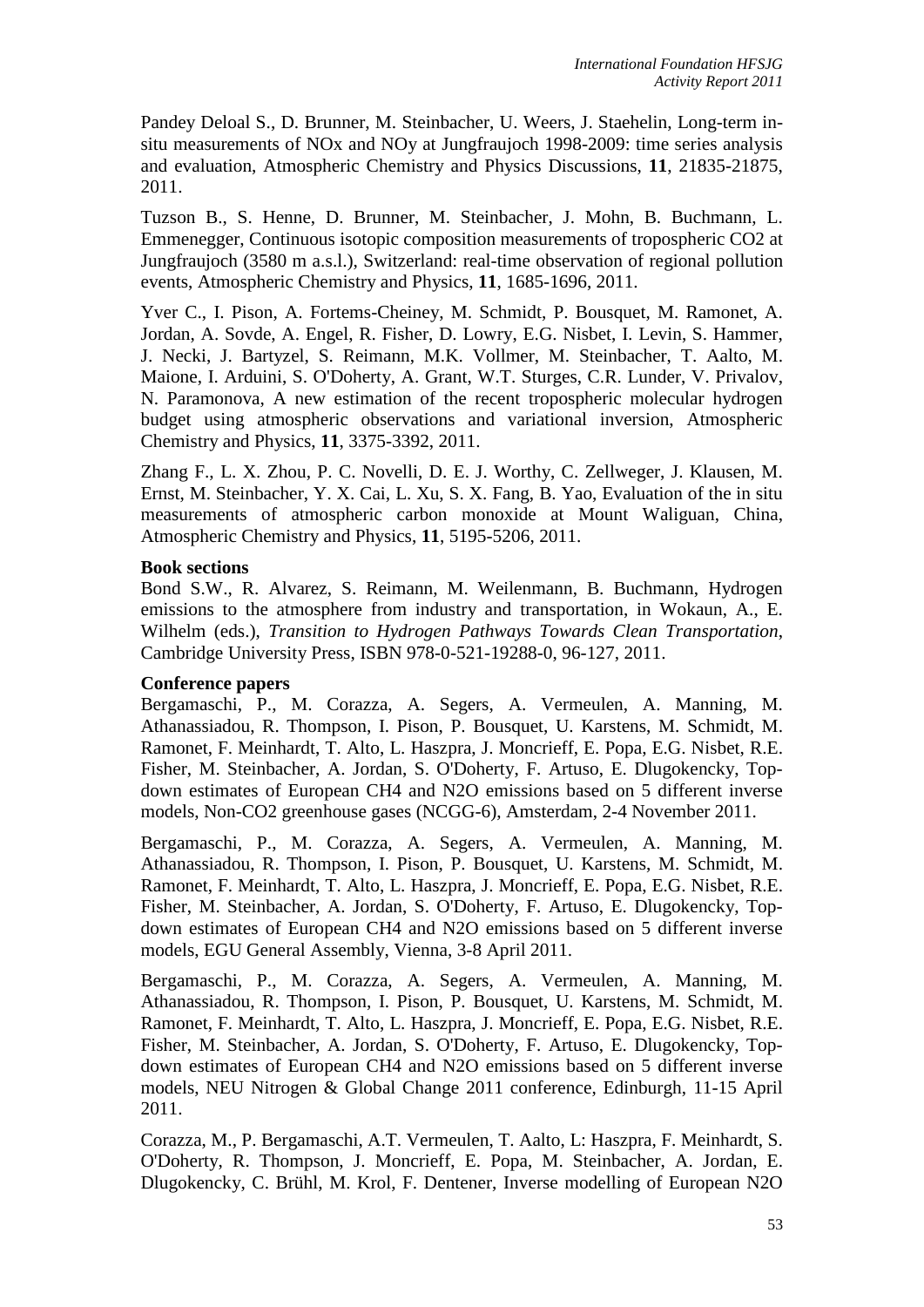emissions: Assimilating observations from different networks, NEU Nitrogen & Global Change 2011 conference, Edinburgh, 11-15 April 2011.

Dils, B., J. Cui, S. Henne, E. Mahieu, M. Steinbacher, M. De Mazière, NDIR surface in situ and FTIR remote sensing measurements at the Jungfraujoch see different CO trends, EGU General Assembly, Vienna, 3-8 April 2011.

Karstens, U., C. Rödenbeck, C. Gerbig, M. Heimann, T. Koch, P. Bergamaschi,K. Trusilova, A. Vermeulen, M. Schmidt, M. Ramonet, F. Meinhardt, T. Aalto, L. Haszpra, J. Moncrieff, E.G. Nisbet, R.E. Fisher, M. Steinbacher, A. Jordan, S. O'Doherty, S. Piacentino, E. Dlugokencky, Regional-scale atmospheric inversions of European CH4 and N2O emissions, NEU Nitrogen & Global Change 2011 conference, Edinburgh, 11-15 April 2011.

Karstens, U., C. Rödenbeck, C. Gerbig, M. Heimann, T. Koch, P. Bergamaschi,K. Trusilova, A. Vermeulen, M. Schmidt, M. Ramonet, F. Meinhardt, T. Aalto, L. Haszpra, J. Moncrieff, E.G. Nisbet, R.E. Fisher, M. Steinbacher, A. Jordan, S. O'Doherty, S. Piacentino, E. Dlugokencky, Regional-scale atmospheric inversions of European CH4 and N2O emissions, Non-CO2 greenhouse gases (NCGG-6), Amsterdam, 2-4 November 2011.

Staehelin, J., I. Suter, M. Steinbacher, C. Hueglin, Surface ozone changes in Switzerland in relation to emission changes and climatic factors, WCRP OSC Climate Research in Service to Society, Denver, 24-28 October 2011.

Steinbacher, M., CO2 und weitere GHGs auf dem Jungfraujoch, GCOS Schweiz-Meeting, Zurich, 2 February 2011.

Steinbacher, M., Qualitätssicherung und Qualitätsverbesserung im Rahmen des GAW–Programms, 10 Jahre GAWTEC Festakt, Schneefernerhaus (Zugspitze), 18 October 2011.

Steinbacher, M., C. Zellweger, B. Buchmann, Long-term CH4 Observations at the GAW site Jungfraujoch with Gas Chromatography and Cavity Ringdown Spectroscopy, NOAA ESRL Global Monitoring Annual Conference, Boulder, 17-18 May 2011.

Steinbacher, M., C. Zellweger, B. Buchmann, Continuous in-situ CO2 and CH4 observations at Jungfraujoch with Cavity Ringdown Spectroscopy – long-term stability and sample drying issues, 16th WMO/IAEA Meeting on Carbon Dioxide, Other Greenhouse Gases, and Related Measurement Techniques (GGMT-2011), Wellington, 25-28 October 2011.

Sturm, P., B. Tuzson, S. Henne, D. Brunner, J. Mohn, M. Steinbacher, B. Buchmann, L. Emmenegger, Continuous isotope ratio measurements of tropospheric CO2 at Jungfraujoch, Switzerland, GEO-Carbon Conference, Rome, 24-26 October 2011.

Thompson, R. L., S. Castaldi, R. Valentini, P. Bousquet, F. Chevallier, P. Ciais, M. Vigliotti, E. Dlugokencky, A.T. Vermeulen, T. Aalto, L. Haszpra, F. Meinhardt, S. O'Doherty, J. Moncrieff, E. Popa, M. Steinbacher, A. Jordan, T. Schuck, C.A.M. Brenninkmeijer, Global estimates of N2O emissions: a comparison of top-down and bottom-up approaches, EGU General Assembly, Vienna, 3-8 April 2011.

Thompson, R. L., P. Bousquet, F. Chevallier, E. Dlugokencky, A.T. Vermeulen, T. Aalto, L. Haszpra, F. Meinhardt, S. O'Doherty,J. Moncrieff, E. Popa, M. Steinbacher, A. Jordan, T. Schuck, C.A.M. Brenninkmeijer, Global and European scale N2O